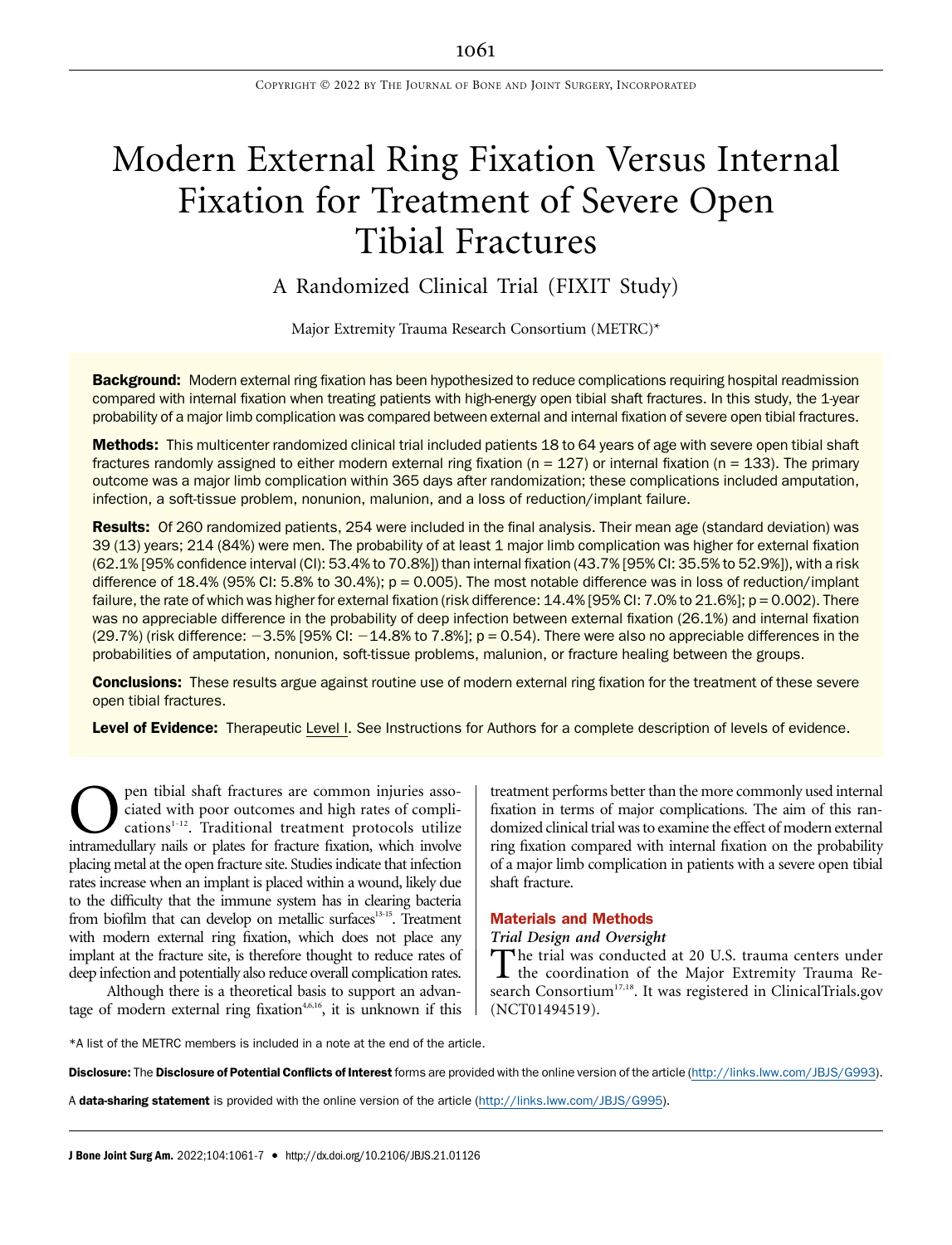THE JOURNAL OF BONE & JOINT SURGERY · JBJS.ORG VOLUME  $104-A \cdot N$ UMBER  $12 \cdot$  JUNE 15, 2022 MODERN EXTERNAL RING FIXATION VERSUS INTERNAL FIXATION FOR SEVERE OPEN TIBIAL FRACTURES

#### Participants

Eligible patients were between 18 and 64 years of age at the time of randomization and had an open diaphyseal or metaphyseal tibial fracture. We included all Gustilo-Anderson Type-IIIB tibial fractures and a subset of severe Gustilo-Anderson Type-IIIA fractures that are considered to be at an elevated risk for complications<sup>18,19</sup>. Influenced by the Lower Extremity Assessment Project (LEAP), we defined the severe Type-IIIA subset according to the following criteria: (1) injuries with extensive contamination or muscle damage precluding safe internal fixation at the first debridement, (2) skin that could be closed after extensive muscle removal, (3) a bone gap of >1 cm after debridement, or (4) performance of fasciotomies for impending or diagnosed compartment syndrome with the wound not able to be closed primarily<sup>20</sup>. Type-IIIB fractures, by definition, required a softtissue flap if the limb was left at anatomic length and rotation. Detailed criteria are provided in Supplement 1 (see Appendix).

#### Randomization and Blinding

Within each site, we block-randomized patients in a 1:1 ratio to receive either modern external ring fixation or internal fixation. Randomization was performed with a central computerized system with variable block sizes that were not disclosed to the sites. There was no practical way to blind patients, surgeons, and research coordinators to the treatment assignment.

#### Interventions

The clinical course of the patients in both treatment groups followed standard protocols, including the use of temporary external fixation, the administration of antibiotics, weightbearing protocols, and use of thromboembolic prophylaxis. Surgeons were instructed to avoid variations in treatment protocol based on treatment assignment.

#### Modern External Ring Fixation

Definitive treatment was with a U.S. Food and Drug Administration (FDA)-approved ring fixator, from any manufacturer, with at least 1 ring proximal and 1 ring distal to the fracture site. Surgeons applying external fixation in the study had to meet certain expertise criteria as detailed in the protocol in Supplement 1 (see Appendix).

# Internal Fixation

Definitive treatment was with an FDA-approved locked intramedullary nail and/or plate. Since nails and plates are the most commonly used treatments, there was no training or expertise requirement for surgeons to perform this treatment.

#### Outcomes

All outcomes refer to the time period within 365 days after randomization. We defined the start time as the date of randomization. The time from randomization to definitive treatment was expected to be longer for external fixation compared with internal fixation as ring fixator placement is commonly delayed for some weeks to facilitate management of flaps and other soft-tissue issues. As a result, using the time of definitive treatment as the start time could have introduced bias as it might have led to the exclusion of more major limb complications between randomization and definitive treatment in the external fixation group than in the internal fixation group.

The primary outcome was the occurrence of any of 6 major limb complications requiring surgery or rehospitalization, including amputation, infection, a soft-tissue problem, nonunion, malunion, or a loss of reduction/implant failure. Infection was subclassified as deep infection, superficial infection, or pin-track infection. All deep infections were treated with surgical debridement, whereas superficial infections were treated with antibiotics only. Loss of reduction/implant failure was defined as a return to the operating room for an adjustment of the implant or reduction that was not related to the treatment of another complication such as infection or nonunion. While pin-track infections and implant adjustments are expected with external ring fixation, hospital readmission or operative treatment for these issues is nonetheless burdensome and costly for patients and was therefore included in our primary outcome. Bone defect treatment was at the discretion of the treating surgeon; however, planned bone grafts were not counted as a primary outcome. Definitions for each of these complications are detailed in Supplement 2 (see Appendix).

Secondary outcomes included (1) the number of major limb complications experienced by the patient, (2) occurrence of at least 1 major limb complication by type of complication, (3) the number of major limb complications of each type, (4) the number of operating room trips or same-day-surgery events for any reason, (5) the overall number of operations related to the study limb, (6) an operatively treated pin-track infection, (7) an operatively or nonoperatively treated pin-track infection, (8) the number of diagnosed pin-track infections, (9) the number of diagnosed major limb complications (of any type) that were nonoperatively treated, (10) the percentages of patients with the ring fixator still on the study limb at 365 days, and (11) fracture healing as determined prospectively by the treating surgeon.

#### Outcome Adjudication

All complications were independently adjudicated by 3 experienced orthopaedic trauma surgeons unaffiliated with the study as detailed in Supplement 2 (see Appendix). Due to the nature of the study interventions, it was not possible to blind the independent reviewers to treatment.

# Statistical Analysis

#### Sample Size

The projected sample size was based on a 2-group comparison of the probability of at least 1 major limb complication within 365 days after randomization. It was assumed that this probability in the internal fixation arm would be 60% based on the overall complication rate observed in the LEAP study, in which 54% of the cohort consisted of severe tibial fractures<sup>1</sup>. Using a 2-sided alpha of 0.05 to test the null hypothesis of no treatment difference, it was determined that 140 patients per arm would provide 90% power to detect a 20% absolute reduction (35% relative reduction) in the probability of at least 1 major limb complication in the ring fixator arm. With 1 interim analysis planned using an O'Brien-Fleming boundary, the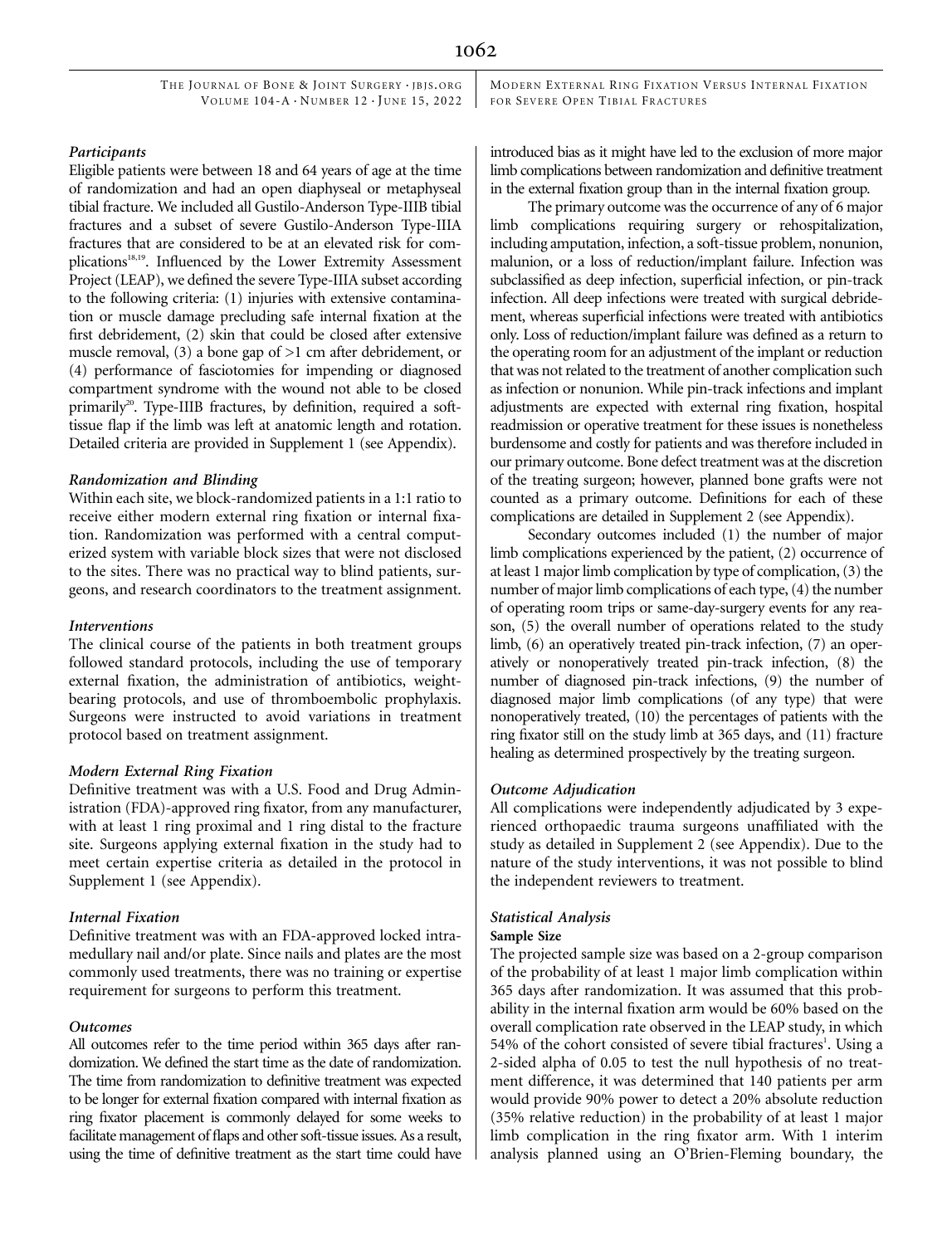

Eligibility, randomization, and follow-up. ITT  $=$  intention to treat.

number of patients was inflated by 1% to preserve the overall type-I error rate. Accounting for 10% missing data, the proposed sample size was originally 156 per arm. Due to slower than expected enrollment, the power target was reduced to 80%, leading to a revised sample size of 121 per arm.

#### Interim Analysis

An interim analysis, reviewed by the Data and Safety Monitoring Board (DSMB) in April 2016, was conducted after half of the original sample size had a follow-up of at least 12 months. The DSMB recommended that the study was safe and ethical and it was appropriate to continue.

#### Analysis

Inferences about treatment effects were based on the intent-totreat paradigm, in which patients were analyzed according to their assigned treatment group regardless of the treatment they received. Six patients were excluded after randomization: 2 patients had a Gustilo-Anderson Type-IIIC injury, confirmed by the treating surgeon, and were therefore ineligible; 1 patient withdrew immediately following randomization; and 3 patients were withdrawn in error by a study site.

Differences in the treatment-specific probability of events by 365 days were analyzed using Kaplan-Meier estimators. The treatment effects are reported as absolute risk differences and relative risks. Differences in the treatment-specific mean number of events by 365 days were analyzed, when possible, using zero-inflated Poisson and negative binomial regression models with a treatment indicator as the sole covariate and follow-up time as an offset (in the count part of the model). The treatment effects are reported as the incidence rate ratio (IRR). Since the 2 modeling approaches yielded similar results, only the zero-inflated Poisson results are presented. In a prespecified subgroup analysis, we compared study outcomes between patients with a severe Gustilo-Anderson Type-IIIA injury and those with a Type-IIIB injury.We performed interaction tests to evaluate subgroup differences. The detailed statistical analysis plan is provided in Supplement 3 (see Appendix). The data were analyzed using R version 3.6.3 (R Foundation for Statistical Computing) and Stata version 16.1 (StataCorp)<sup>21,22</sup>.

#### Source of Funding

Support for this study came from the United States Department of Defense (Contract Number W81XWH-09-1-0108), which had no role in the investigation or manuscript development.

#### 1063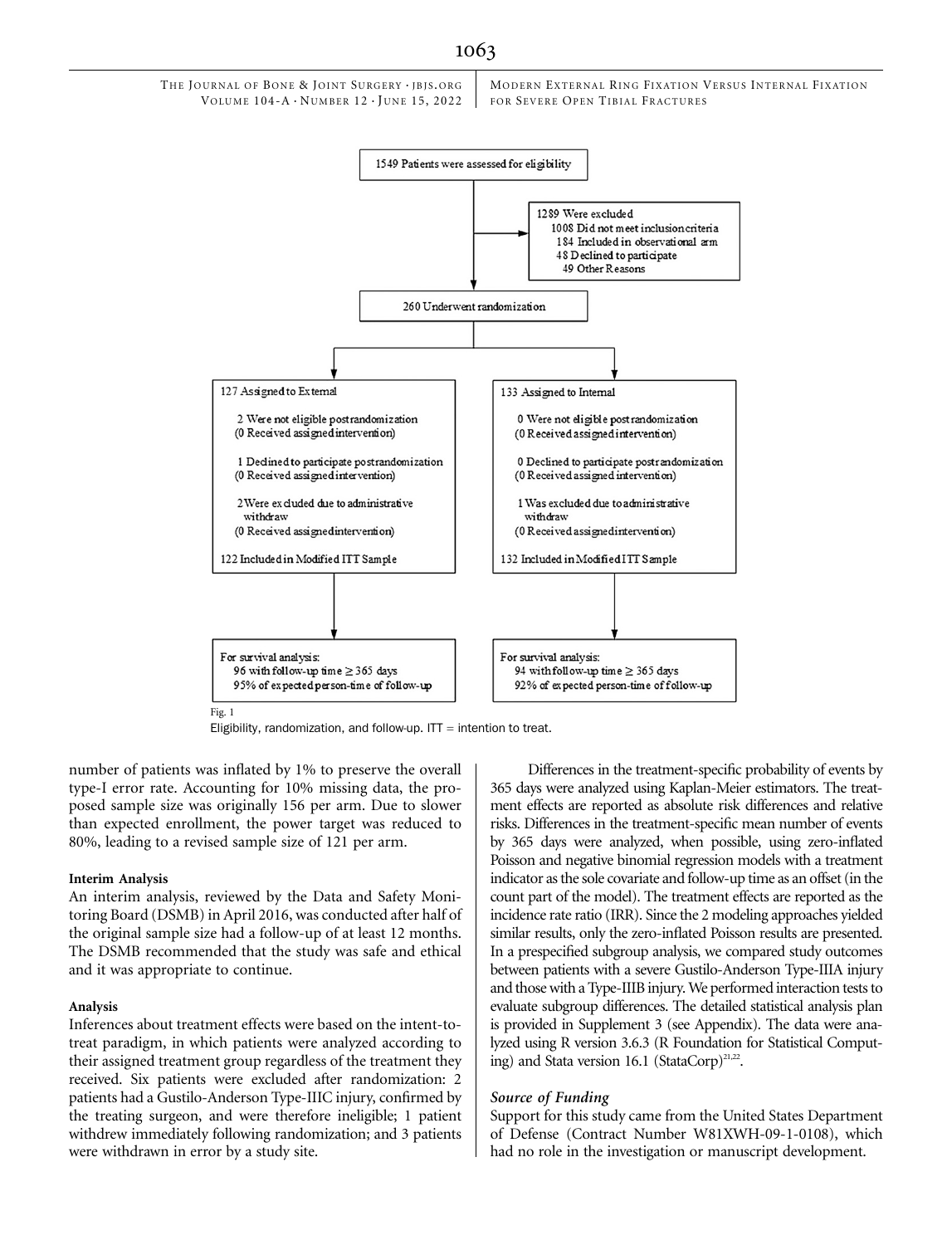# 1064

THE JOURNAL OF BONE & JOINT SURGERY · JBJS.ORG VOLUME  $104-A \cdot N$ UMBER  $12 \cdot$  JUNE 15, 2022 MODERN EXTERNAL RING FIXATION VERSUS INTERNAL FIXATION FOR SEVERE OPEN TIBIAL FRACTURES

|                                                     | External Fixation ( $N = 122$ ) | Internal Fixation ( $N = 132$ ) |
|-----------------------------------------------------|---------------------------------|---------------------------------|
|                                                     |                                 |                                 |
| Mean age (std. dev.) (yr)                           | 39.1(13.3)                      | 39.0 (12.7)                     |
| Male sex (no. $[%]$ )                               | 107 (88)                        | 107 (81)                        |
| Non-Hispanic White (no. [%])                        | 55 (45)                         | 63 (48)                         |
| College education (no. [%])                         | 39(32)                          | 42 (32)                         |
| Working prior to injury (no. [%])                   | 84 (69)                         | 101(77)                         |
| No health insurance (no. [%])                       | 34(28)                          | 35(27)                          |
| Mean body mass index (std. dev.) $(kg/m^2)$         | 27.9(5.8)                       | 28.5(6.2)                       |
| Current tobacco use (no. [%])                       | 56 (46)                         | 57 (43)                         |
| Preinjury health excellent or very good (no. [%])   | 76 (62)                         | 79 (60)                         |
| Gustilo-Anderson type (no. [%])                     |                                 |                                 |
| "Severe" Type IIIA*                                 | 48 (39)                         | 45 (34)                         |
| Type IIIB+                                          | 74 (61)                         | 87 (66)                         |
| Tibial location (1 or more) $\frac{1}{2}$ (no. [%]) |                                 |                                 |
| Proximal                                            | 8(7)                            | 17(13)                          |
| Diaphyseal                                          | 110 (90)                        | 107 (81)                        |
| Distal                                              | 17(14)                          | 24 (18)                         |

\*"Severe" Type IIIA was defined as (1) an injury that would have been classified as IIIB but because enough muscle was removed, the skin could be closed, (2) the bone gap was >1 cm after the debridement, or (3) fasciotomies were performed for impending or diagnosed compartment syndrome and wounds could not be closed primarily (i.e., needed skin graft). †For 5 patients with a Type-IIIB injury, the use of a flap was avoided by shortening and/or rotating the limb with a modern ring external fixator and then slowly restoring anatomy over time. This "soft tissue reduction" technique was anticipated to be a possibility and was allowed as part of the study protocol. #The tibial location was not known for 2 patients. §Excludes the study injury.

# Results

#### Patient Characteristics

From July 2011 through September 2017, we randomly as-signed 260 patients to modern external ring fixation (127 patients) or internal fixation (133 patients). The final 12-month follow-up assessments were completed in October 2018. Of the 260 patients who underwent randomization, 254 (98%) were included in the final analysis (122 in the external fixation group and 132 in the internal fixation group). Followup was 95% of the expected person-time through 365 days for the external fixation group and 92% for the internal fixation group (Fig. 1).

Most patients were male ( $n = 214, 84\%$ ), and the mean age was 39 years (range, 18 to 64 years). Most fractures were diaphyseal ( $n = 217, 85\%$ ), and 63% ( $n = 161$ ) were Gustilo-Anderson Type IIIB (Table I and Appendix eTable 1).

#### Adherence to Assigned Intervention

Of the 122 patients analyzed in the external fixation group, 117 (96%) were definitively treated with a modern external ring fixator. Of the 132 patients analyzed in the internal fixation group, 124 (94%) were definitively treated with internal fixation (Table II). There were 2 unplanned crossovers in the external fixation group and 4 in the internal fixation group. Seven patients did not receive definitive treatment within 1 year; 5 of them underwent amputation before the definitive fixation procedure could be performed (Table II). Several patients in each group were switched to the other treatment after receiving definitive fixation to manage complications (Table II).

#### Primary Outcome

The probability of at least 1 major limb complication within 365 days was higher for external fixation (62.1% [95% confidence interval (CI)]: 53.4% to 70.8%) than internal fixation (43.7% [95% CI: 35.5% to 52.9%]), with an absolute risk difference of 18.4% (95% CI: 5.8% to 30.4%; p = 0.005) (Table III).

#### Secondary Outcomes

Of the 6 types of complication events, loss of reduction/implant failure showed the most notable difference between groups, with a higher risk in the external fixation group (risk difference: 14.4% [95% CI: 7.0% to 21.6%]; p = 0.002) (Table III). Patients were operatively treated to perform frame adjustments due to loss of alignment and/or problems with the frame, including soft-tissue impingement and mechanical loosening of the bone-implant interface due to failed wires or half pins. While the estimated difference in infection requiring surgery or hospital admission was also higher for external fixation, that difference was coupled with appreciable uncertainty (risk difference: 9.1% [95% CI:  $-2.9%$  to 20.9%]; p = 0.14) (Table III). There was no appreciable difference in the probability of deep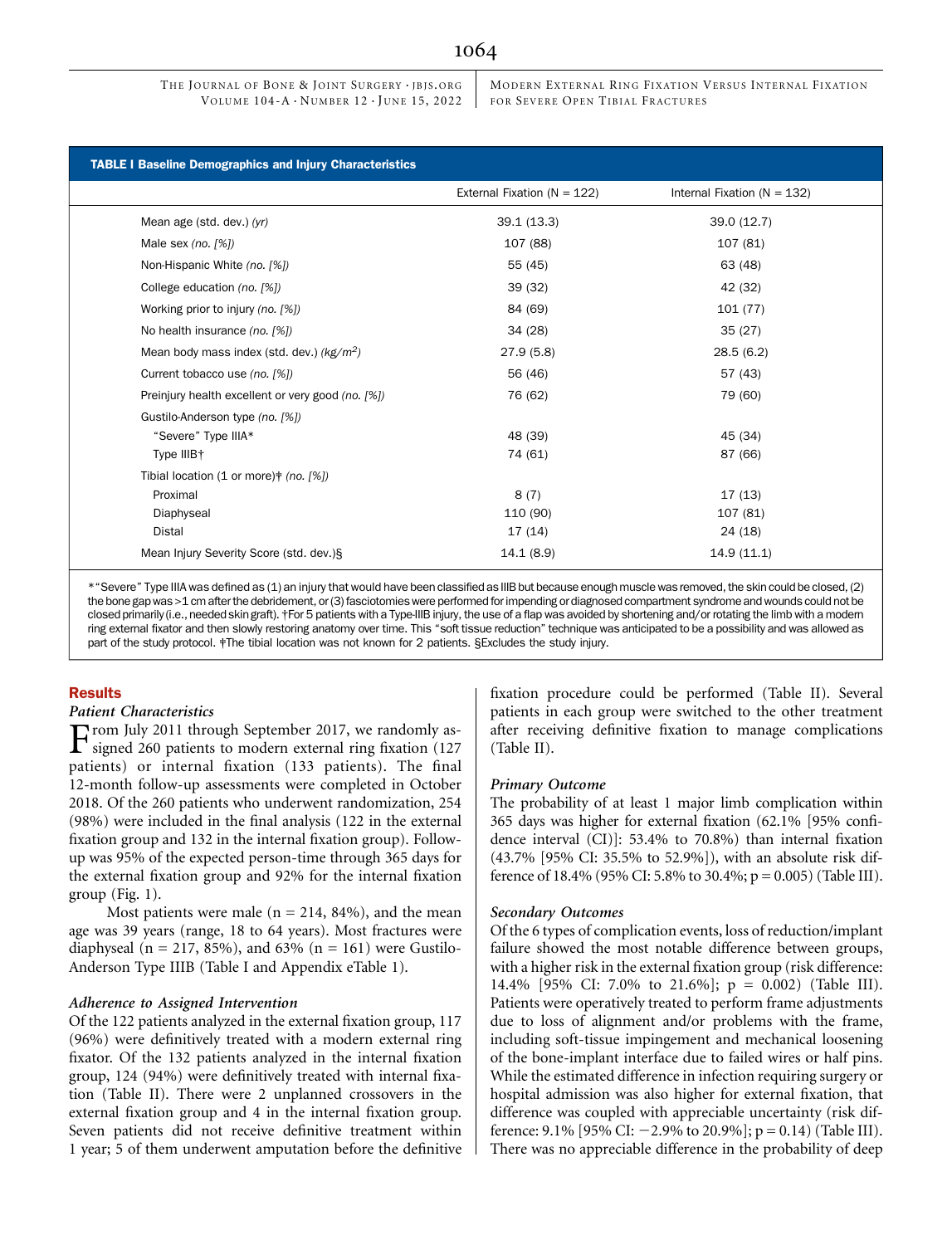THE JOURNAL OF BONE & JOINT SURGERY · JBJS.ORG VOLUME  $104-A \cdot N$  UMBER  $12 \cdot$  JUNE 15, 2022 MODERN EXTERNAL RING FIXATION VERSUS INTERNAL FIXATION FOR SEVERE OPEN TIBIAL FRACTURES

| <b>TABLE II Treatment Characteristics</b>                                      |                                 |                                 |  |  |  |  |
|--------------------------------------------------------------------------------|---------------------------------|---------------------------------|--|--|--|--|
|                                                                                | External Fixation ( $N = 122$ ) | Internal Fixation ( $N = 132$ ) |  |  |  |  |
| Definitive fixation                                                            |                                 |                                 |  |  |  |  |
| Received assigned treatment (no. [%])                                          | 117 (96)                        | 124 (94)                        |  |  |  |  |
| Unplanned treatment crossover* (no. [%])                                       | 2(2)                            | 4(3)                            |  |  |  |  |
| Treatment switch after definitive fixation $\uparrow$ (no. [%])                | 17(14)                          | 7(5)                            |  |  |  |  |
| Did not receive definitive fixation + (no. [%])                                | 3(2)                            | 4(3)                            |  |  |  |  |
| Mean duration between randomization and definitive fixation (std. dev.) (days) | 25.8(35.1)                      | 8.6(36.5)                       |  |  |  |  |
| Plan to treat bone defect to promote healing \$ (no. [%])                      | 60 (49)                         | 58 (44)                         |  |  |  |  |
| Mean no. of debridements for injury prior to or on day of definitive fixation  | 3.3                             | 3.4                             |  |  |  |  |
| Temporary external fixation prior to definitive fixation (no. [%])             | 100 (82)                        | 101 (77)                        |  |  |  |  |
| Nonoperative implant adjustments (no. [%])                                     | 53 (43)                         | 19 (14)                         |  |  |  |  |

\*Two patients randomized to external fixation had definitive fixation with internal fixation, and 4 patients randomized to internal fixation had definitive fixation with a modern external ring fixator. †Definitive fixation according to treatment assignment but switched treatment (external to internal or internal to external) prior to 365 days. ‡Five patients underwent amputation and never received definitive fixation, 1 patient never transitioned from a temporary fixator, and 1 patient received definitive treatment with a nail 365 days after randomization due to prolonged concern about soft-tissue coverage and infection. §At the time of definitive treatment, surgeons were asked whether the treatment plan included treatment of a bone defect to promote healing. Treatments included but were not limited to bone grafting and distraction osteogenesis (ring fixation only).

infection for external fixation (26.1%) compared with internal fixation (29.7%) (risk difference:  $-3.5\%$  [95% CI:  $-14.8\%$  to 7.8%];  $p = 0.54$ ). There were more pin-track infections leading to hospital admission in the external fixation group (20.4% versus 0.8%; risk difference: 19.6% [95% CI: 12.0% to 27.0%];  $p = 0.002$ ) (Table III). For 8 of the 28 patients who had a pintrack infection, this infection was the only major limb complication event. Of these 8 patients, 3 were admitted to the hospital and treated with antibiotics and 5 underwent irrigation and debridement in the operating room to treat the infection. The average number of major limb complications was 1.66 (95% CI: 1.38 to 2.00) in the external fixation group versus 1.30 (95% CI: 1.02 to 1.66) in the internal fixation group (IRR: 1.28 [95% CI: 0.94 to 1.74];  $p = 0.12$ ) (see Appendix eTable 2).

The external fixation group had higher rates of operating room trips or same-day surgery (IRR: 1.22 [95% CI: 1.09 to 1.36];  $p = 0.001$ ), surgery related to the study injury (IRR: 1.23 [95% CI: 1.09 to 1.38];  $p = 0.001$ , and diagnosed limb complications that were nonoperatively treated (IRR: 1.82 [95% CI: 1.02 to 3.24];  $p = 0.04$ ). They also had an increased probability of operatively and nonoperatively treated pin-track

#### TABLE III Comparison of Major Limb Complications Treated with Surgery or Hospital Admission within 365 Days After Randomization Between External and Internal Fixation Groups

|                                                         | Kaplan-Meier Estimate (95% CI) |                                      |                           |                      |         |  |  |
|---------------------------------------------------------|--------------------------------|--------------------------------------|---------------------------|----------------------|---------|--|--|
|                                                         | <b>External Fixation</b>       | Internal Fixation<br>$(N = 132)$ (%) | Treatment Effect (95% CI) |                      |         |  |  |
|                                                         | $(N = 122)$ (%)                |                                      | Risk Difference (%)       | <b>Relative Risk</b> | P Value |  |  |
| Major limb complication                                 | 62.1 (53.4, 70.8)              | 43.7 (35.5, 52.9)                    | 18.4 (5.8, 30.4)          | 1.42(1.11, 1.81)     | 0.005   |  |  |
| Amputation                                              | 4.9(2.3, 10.7)                 | 7.9 (4.3, 14.2)                      | $-2.9(-9.0, 3.2)$         | 0.63(0.23, 1.68)     | 0.35    |  |  |
| Infection (any)                                         | 38.8 (30.7, 48.2)              | 29.7 (22.4, 38.6)                    | $9.1 (-2.9, 20.9)$        | 1.31(0.92, 1.86)     | 0.14    |  |  |
| Deep infection                                          | 26.1 (19.1, 35.0)              | 29.7 (22.4, 38.6)                    | $-3.5(-14.8, 7.8)$        | 0.88(0.59, 1.32)     | 0.54    |  |  |
| Superficial infection leading to<br>hospital admission  | 5.1(2.3, 11.1)                 | 0                                    |                           | — *                  | $-*$    |  |  |
| Pin-track infection leading to<br>hospital admission    | 20.4 (14.2, 29.0)              | 0.8(0.1, 5.7)                        | 19.6 (12.0, 27.0)         | 24.74 (3.40, 179.98) | 0.002   |  |  |
| Soft-tissue problem                                     | 19.2 (13.2, 27.5)              | 18.9 (13.1, 26.9)                    | $0.3(-9.5, 10.1)$         | 1.02(0.61, 1.70)     | 0.95    |  |  |
| <b>Nonunion</b>                                         | 24.2 (17.4, 33.1)              | 25.4 (18.4, 34.3)                    | $-1.2(-12.2, 9.9)$        | 0.95(0.61, 1.49)     | 0.83    |  |  |
| Malunion                                                | 0.8(0.1, 5.9)                  | $\Omega$                             | _*                        | _*                   | $-*$    |  |  |
| Loss of reduction or implant failure                    | 16.9 (11.2, 24.9)              | 2.5(0.8, 7.6)                        | 14.4 (7.0, 21.6)          | 6.69 (2.04, 21.92)   | 0.002   |  |  |
| *Statistical analysis not conducted due to sparse data. |                                |                                      |                           |                      |         |  |  |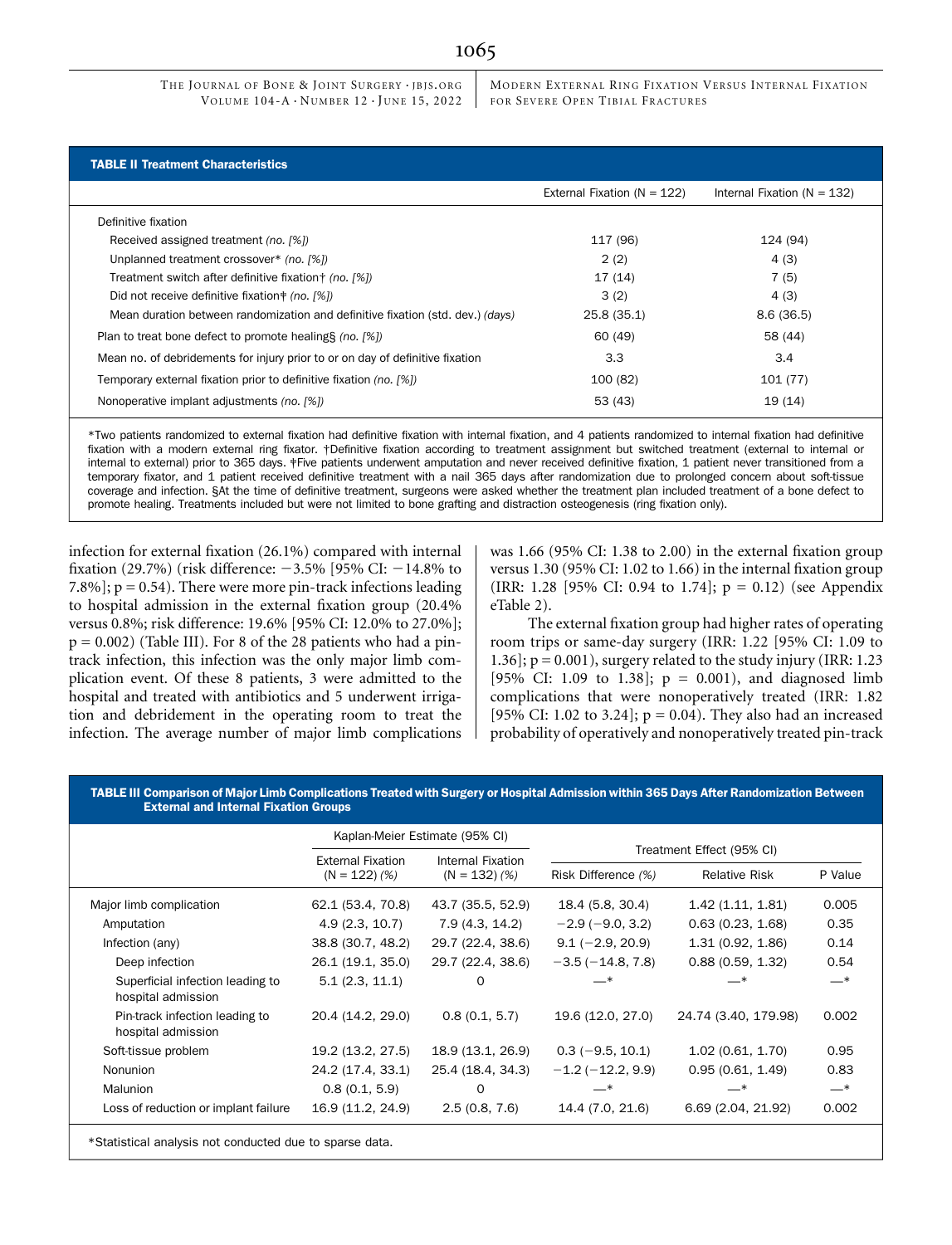THE JOURNAL OF BONE & JOINT SURGERY · JBJS.ORG VOLUME  $104-A \cdot N$  UMBER  $12 \cdot$  JUNE 15, 2022 MODERN EXTERNAL RING FIXATION VERSUS INTERNAL FIXATION FOR SEVERE OPEN TIBIAL FRACTURES

infections (risk difference: 30.6% [95% CI: 21.6% to 39.1%]; p < 0.001) (see Appendix eTables 3 and 4). Patients in the external fixation group were more likely to have a ring fixator in place at 365 days compared with patients in the internal fixation group (35.6% versus 7.7%; risk difference: 27.9% [95% CI: 16.8% to 37.8%]; p < 0.001) (see Appendix eTable 5). For those who had a frame removed, the average time from definitive fixation to removal was 221 days (median, 209 days). There were no appreciable differences in the rates of amputation, nonunion, soft-tissue problems, malunion, or fracture healing between the internal and external fixation groups.

We found no evidence of different treatment effects for the study outcomes between severe Gustilo Type-IIIA and Gustilo Type-IIIB fractures (see Appendix eTables 6 through 10).

# **Discussion**

mong patients with a severe open tibial shaft fracture, we found that definitive treatment with modern external ring fixators resulted in a higher probability of at least 1 major limb complication event compared with internal fixation, indicating no practical benefit of external ring fixation for this outcome. Prior retrospective studies indicated that ring fixators may have a lower deep infection rate<sup>4,6,16</sup>; however, we found no appreciable difference in deep infection rates between treatment groups. This result was surprising and is counter to the hypothesis that avoiding metal implant surfaces at the fracture site by using an external fixator would reduce infection risk.

The difference observed in the primary outcome was driven by the expected finding of an increased probability of surgery to adjust for implant malalignment in the external fixation group. Although pin-track infections that are typically treated on an outpatient basis with oral antibiotics are well known to occur with modern ring external fixation, a large proportion of patients (20%) were admitted to the hospital for treatment of pin-track infection. We found no appreciable differences in amputation, nonunion, or malunion rates or in the proportion of patients who had healing within 365 days, indicating that both treatments are reasonable alternatives when viewed through the lens of limb salvage with a well-aligned, healed fracture.

The results of this study also demonstrated that, in both treatment groups, the proportion of patients with major complications, including infection, exceeded 40%. The complication rates are similar to outcomes reported in the LEAP study 25 years ago, indicating that little progress has been made in reducing complications<sup>1</sup>. Many patients did not have a healed fracture at 1 year, indicating that these injuries still have long treatment courses and high complication rates regardless of treatment. The use of topical antibiotic powder and antibiotic-coated implants may hold promise for reducing infectious complications in the future<sup>23</sup>.

To our knowledge, this is the first multicenter randomized clinical trial in the U.S. comparing modern external ring fixators to internal fixation for severe open tibial shaft fractures. Although there have been smaller randomized trials comparing external and internal fixation, those studies either did not examine modern external ring fixators or did not focus on severe

open injuries<sup> $24-28$ </sup>. The strengths of our trial include the multicenter randomized design with well-balanced treatment groups. The relatively large sample size and enrollment across 20 centers strengthen generalizability. The internal validity of our findings is strengthened by a central, independent adjudication of outcomes.

The trial had several limitations. First, although there is likely no difference in expertise in internal versus external fixation of fractures in general, there was probably less experience with modern external ring fixators than with internal fixation, which may have biased results in favor of internal fixation. To attempt to limit this effect, surgeons had to attend a training session on external ring fixation prior to the study, have sufficient experience with external ring fixation, or be at a center with an experienced surgeon willing to perform the external fixation procedures in study participants. Alternatively, we could have allowed only a small subset of sites with experts in the use of modern external ring fixators to participate; however, that would have made the study impractical and would have limited generalizability. The lack of blinding is also a limitation of our study. We attempted to minimize potential biases that this may have introduced by employing independent outcome adjudication.

Of note, there are differences between the secondary outcomes in our paper and those listed in ClinicalTrials.gov. The secondary outcomes in the paper were all prespecified prior to database lock and analysis and match those listed in our statistical analysis plan. These secondary outcomes were added to provide information to the reader regarding the individual components of our composite primary outcome, more details regarding infection outcomes, as well as sensitivity analyses on the definition of the primary outcome. The secondary outcomes listed in Clinical-Trials.gov that are not included in this paper (limb function, patient-reported outcomes, pain, satisfaction with treatment, and health-care cost) are all planned to be addressed in subsequent publications.

Another limitation of this study is that we excluded 6 patients from the analysis after randomization. While this may have theoretically introduced bias, we believe that it had no appreciable effect due to the small number of exclusions.

#### Conclusions

This multicenter randomized trial provides evidence that modern external ring fixation for the treatment of severe open tibial shaft fractures has a higher risk of major limb complications compared with internal fixation and does not reduce the rate of deep infections. These findings argue against its routine use in this setting.

#### **Appendix**

Supporting material provided by the authors is posted with the online version of this article as a data supplement at [jbjs.org](http://jbjs.org) (<http://links.lww.com/JBJS/G994>).

NOTE: The authors thank Kathy D. Franco, BSN, CCRC, McGovern Medical School at The University of Texas Health Science Center at Houston, for work as the site project manager; Paula J. Harriott,<br>BSN, CCRC, Orlando Regional Medical Center, for work enrolling patients, collecting data, and data<br>query resolution; Henry coordinator; Merryjessica Norkey, BSN, BA, R Adams Cowley Shock Trauma Center at the University